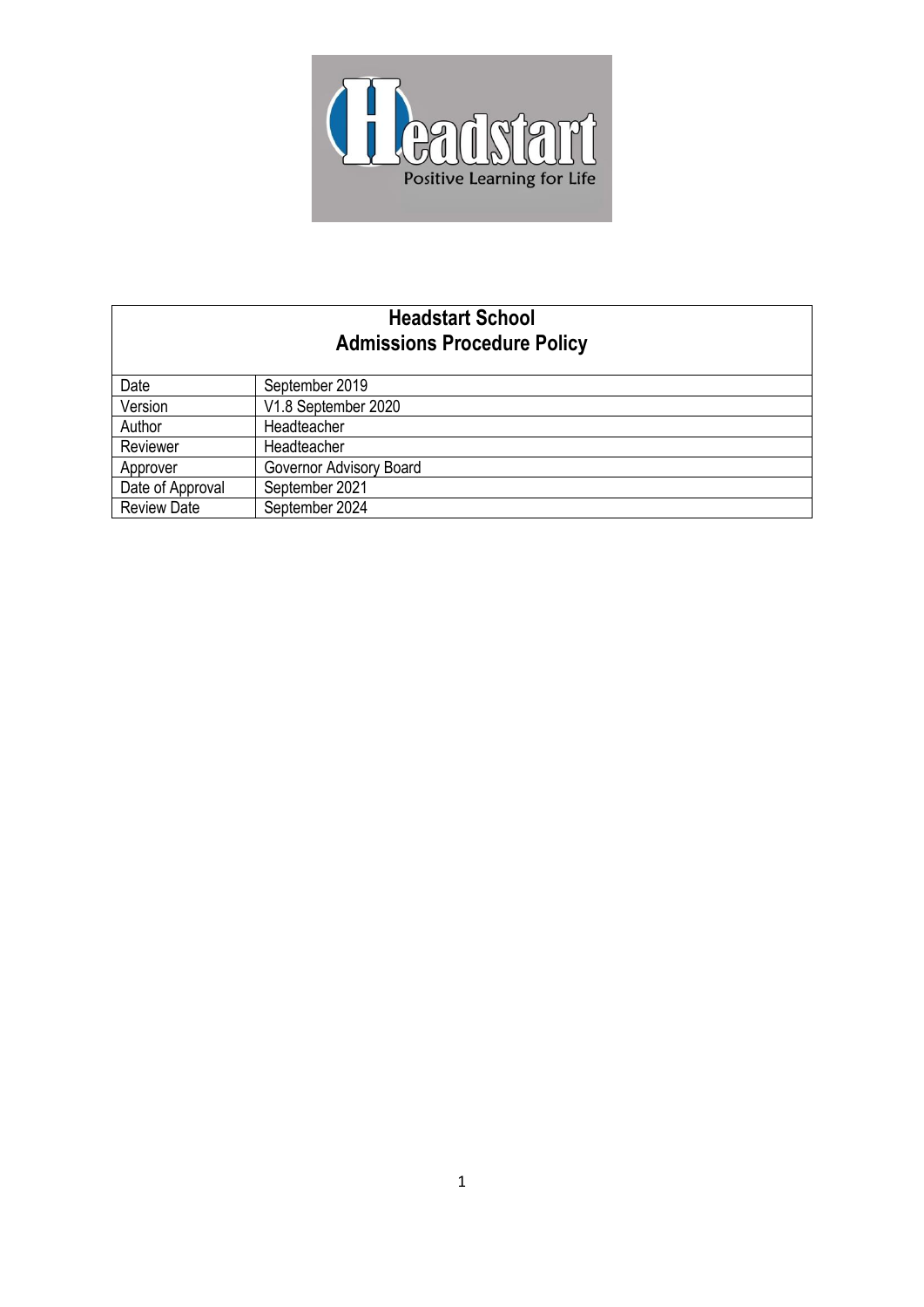

### **Rationale**

Headstart School is an independent Special School offering placement to students with a range of Special Educational Needs however predominantly with Interaction and Communication difficulties including Autistic Spectrum Conditions and associated complex needs. This policy is intended to guide our admissions to ensure that student needs can be met.

## **Purpose**

The purpose of this policy is to:

- Ensure the school discharges its legal responsibilities
- Ensure the school is able to meet the needs of the pupils referred & the requirements of the statement/EHCP
- Ensure new referrals do not adversely affect the learning of those pupils already attending
- Ensure it is inclusive in its approach to student needs
- Ensure admission is linked to the school ethos and vision for learning

## **Procedures**

## **Admission Arrangements and Criteria**

The school has established itself as a leading provider of education, therapy, care and support for young people with Autism Spectrum Condition and associated complex needs. In the context of this setting complex needs means those children with additional needs such as Pathological Demand Avoidance, Chromosome Disorders, and those with additional medical and continence needs. We are mindful that what makes this setting unique is the way in which young people from both ends of the spectrum and varying levels of disability can be catered for.

We provide for the educational, emotional and social needs of children and young people, aged between 5 to 21 years, who experience challenges with their learning and accessing a purposeful and safe learning environment. These are usually compounded by a language or communication difficulty which may cause them to become socially isolated or vulnerable in a mainstream setting.

The school will consider for admission students who have the needs outlined in our Admission Criteria: Admissions to Headstart School are made through the Special Educational Needs department of each child's Local Education Authority.

The school has established an admissions protocol to consider any proposed applications

#### **Admission Criteria are:**

- A primary diagnosis of Autistic Spectrum Condition and associated complex needs
- An Education Health and Care Plan
- An agreement from the LEA or another source to fund the placement
- Be of the appropriate age with the appropriate skills and profile to fill the available place
- Be compatible with the existing client group.
- Are likely to have an appropriate peer group

The Proprietor/Headteacher welcomes visits from parents/carers and professionals to view the school.